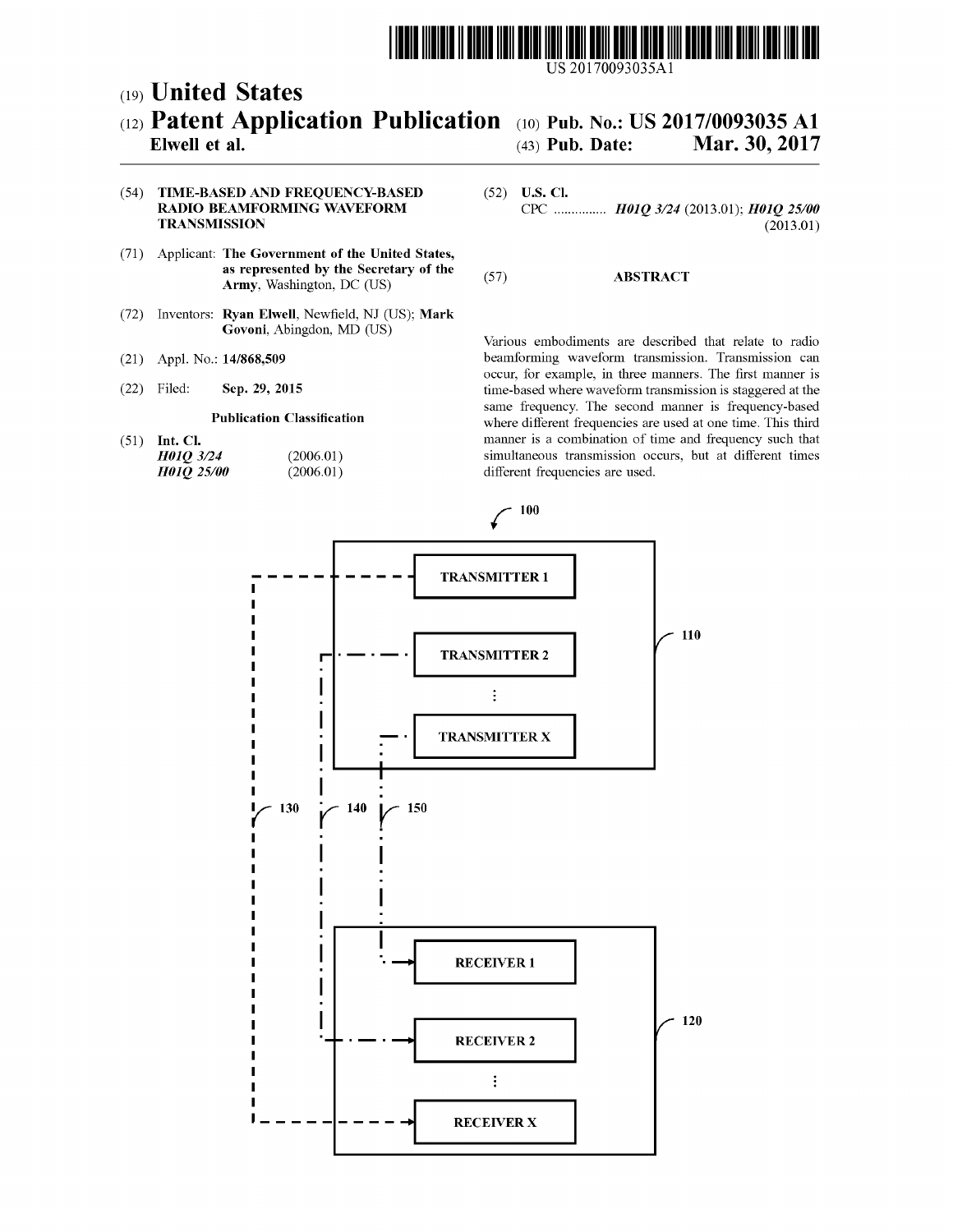

FIG. 1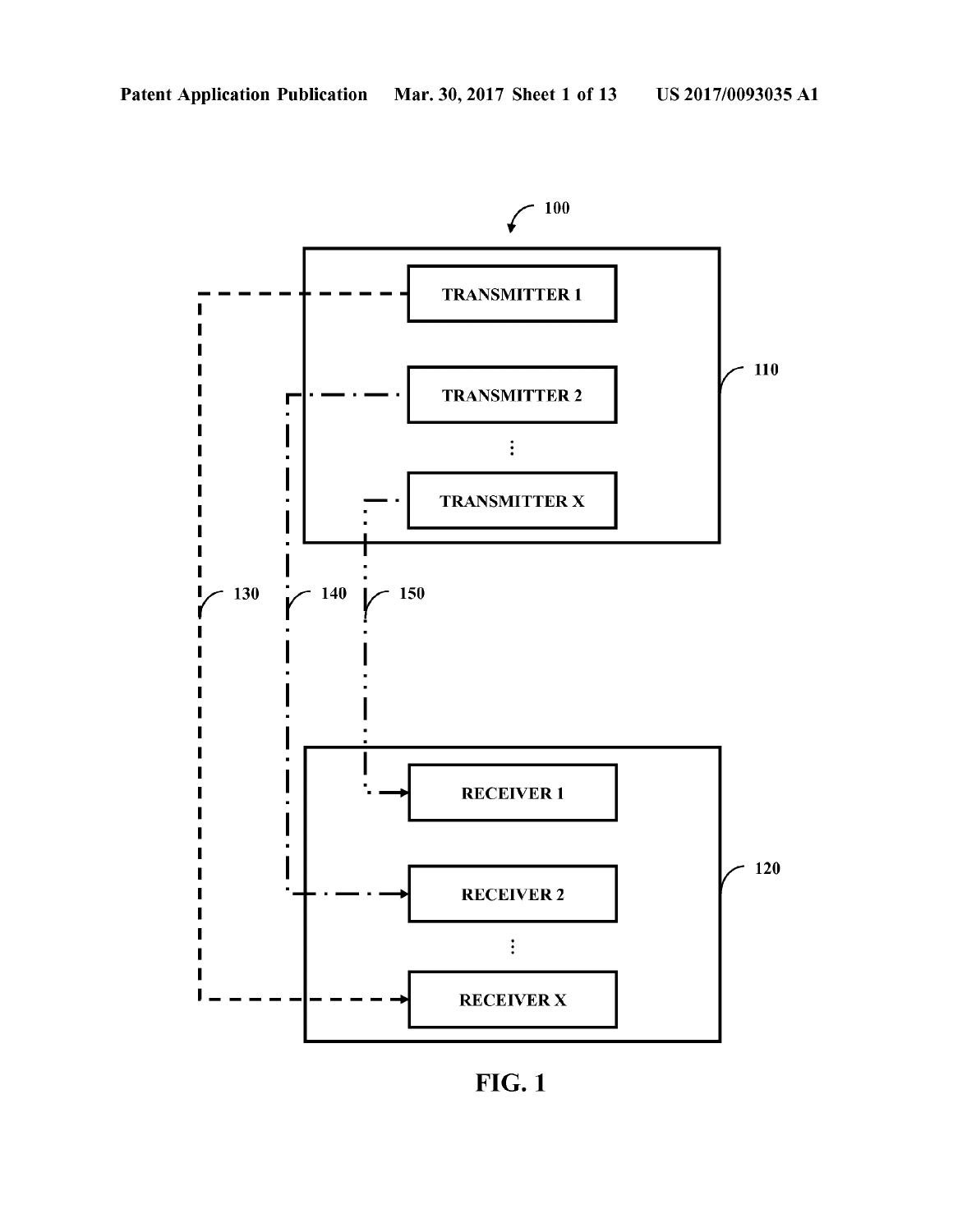

**FIG. 2**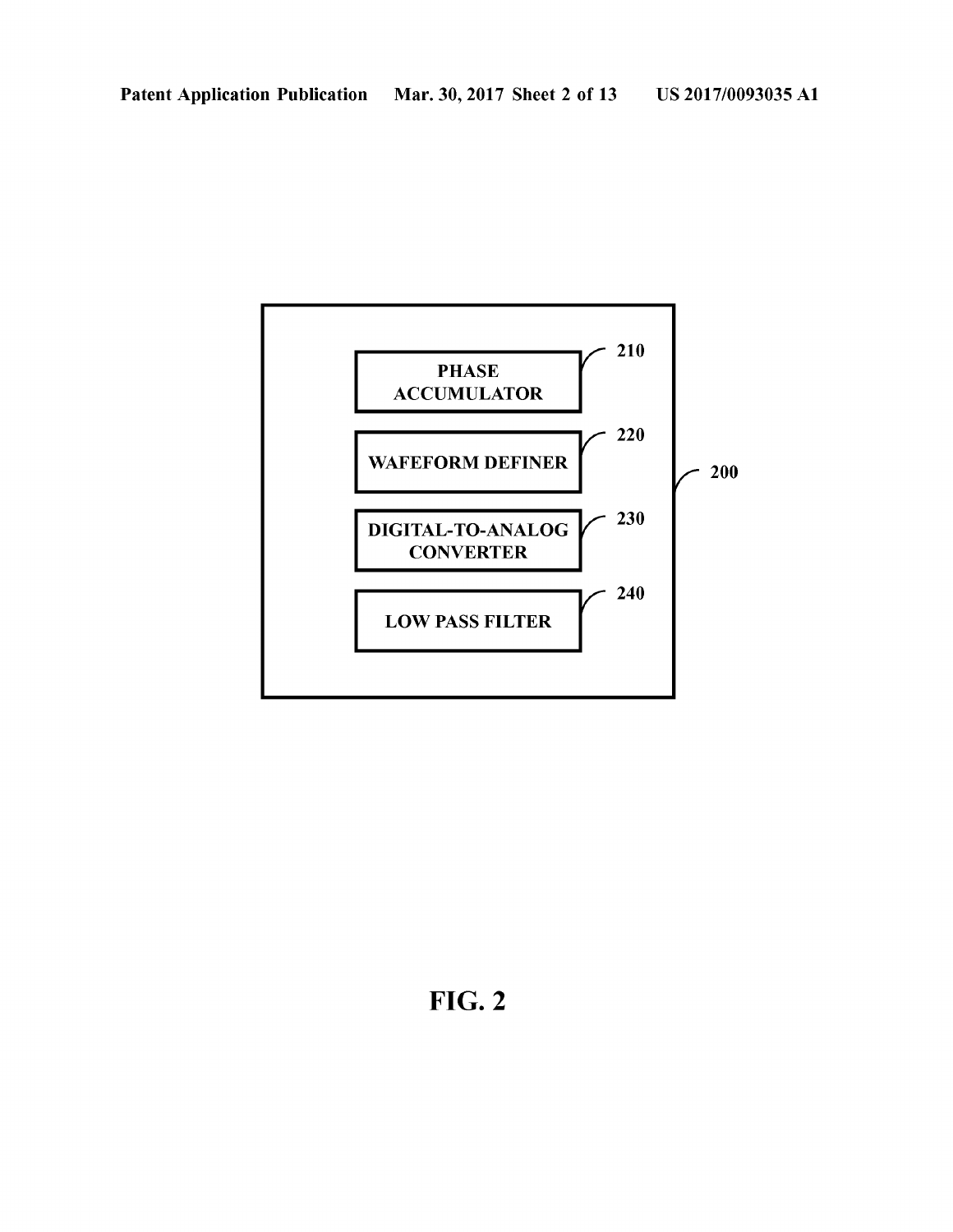

FIG. 3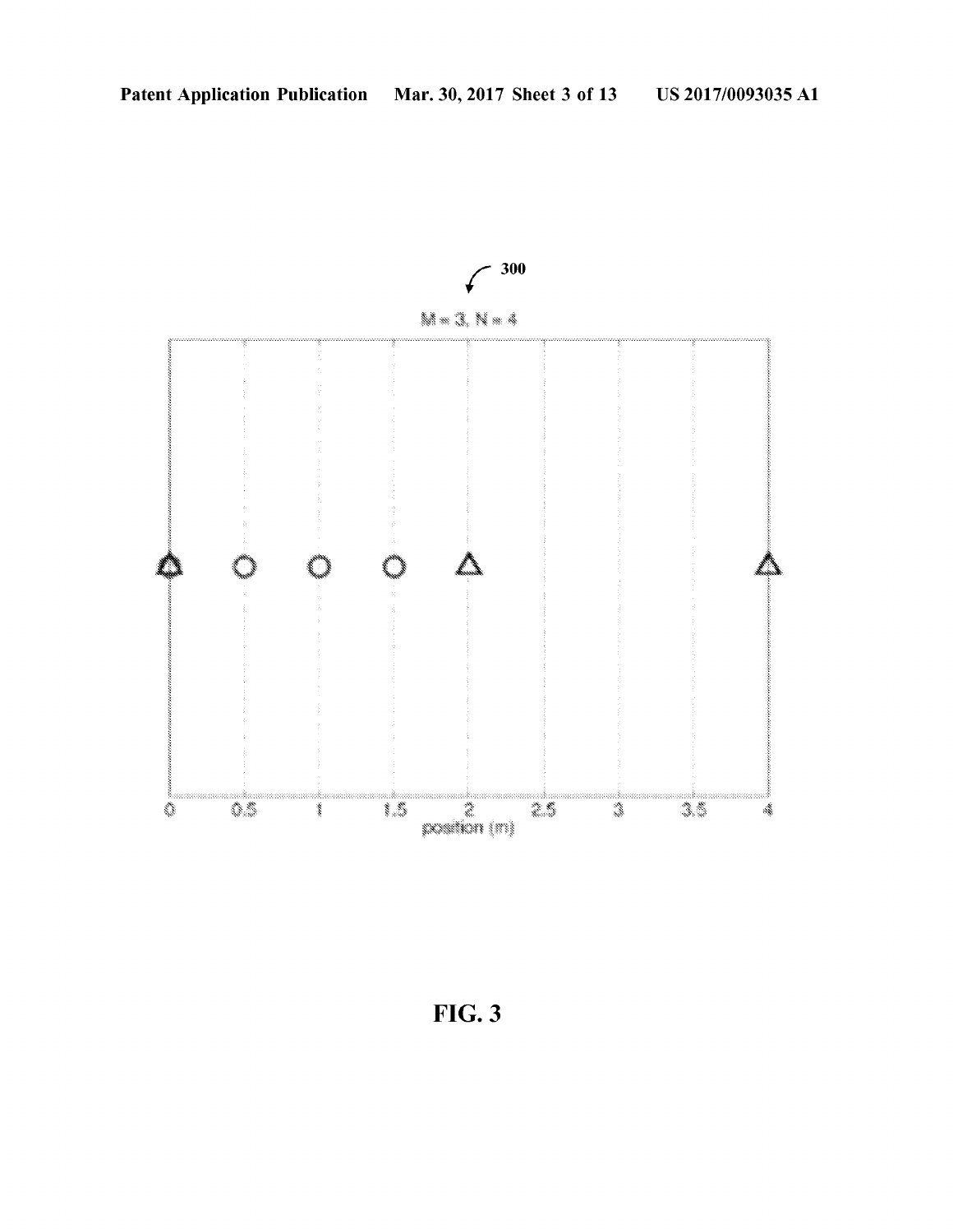

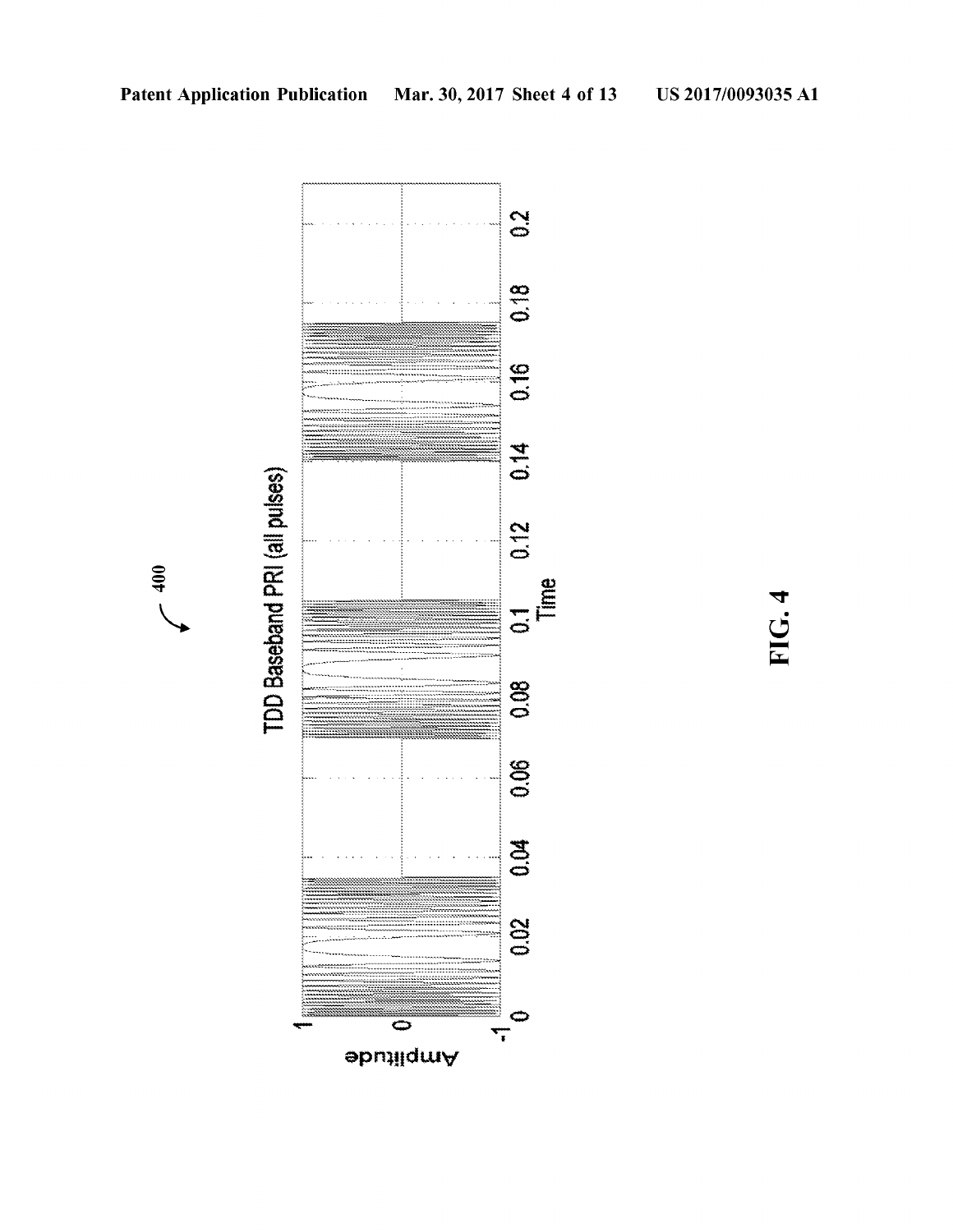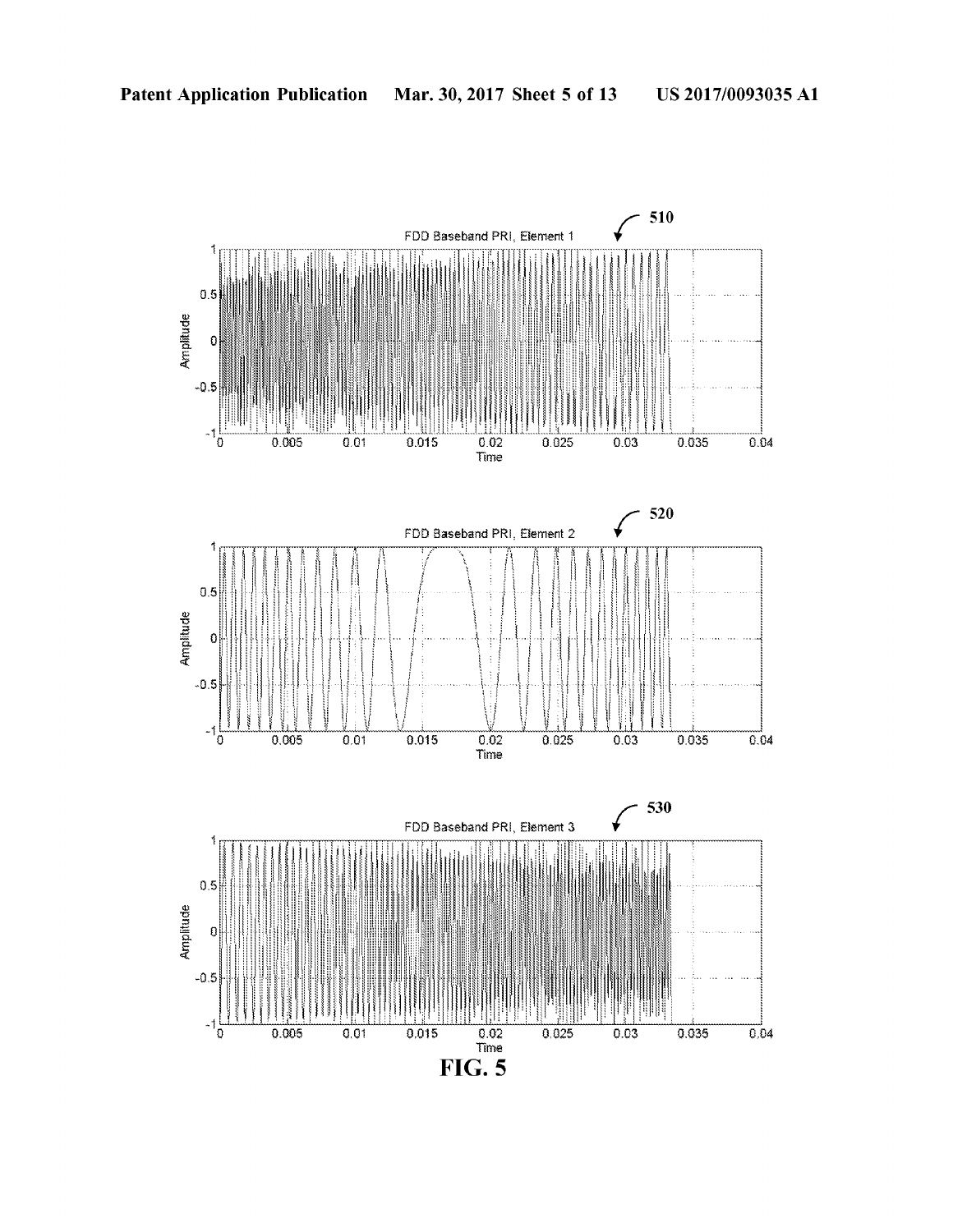

FIG. 6a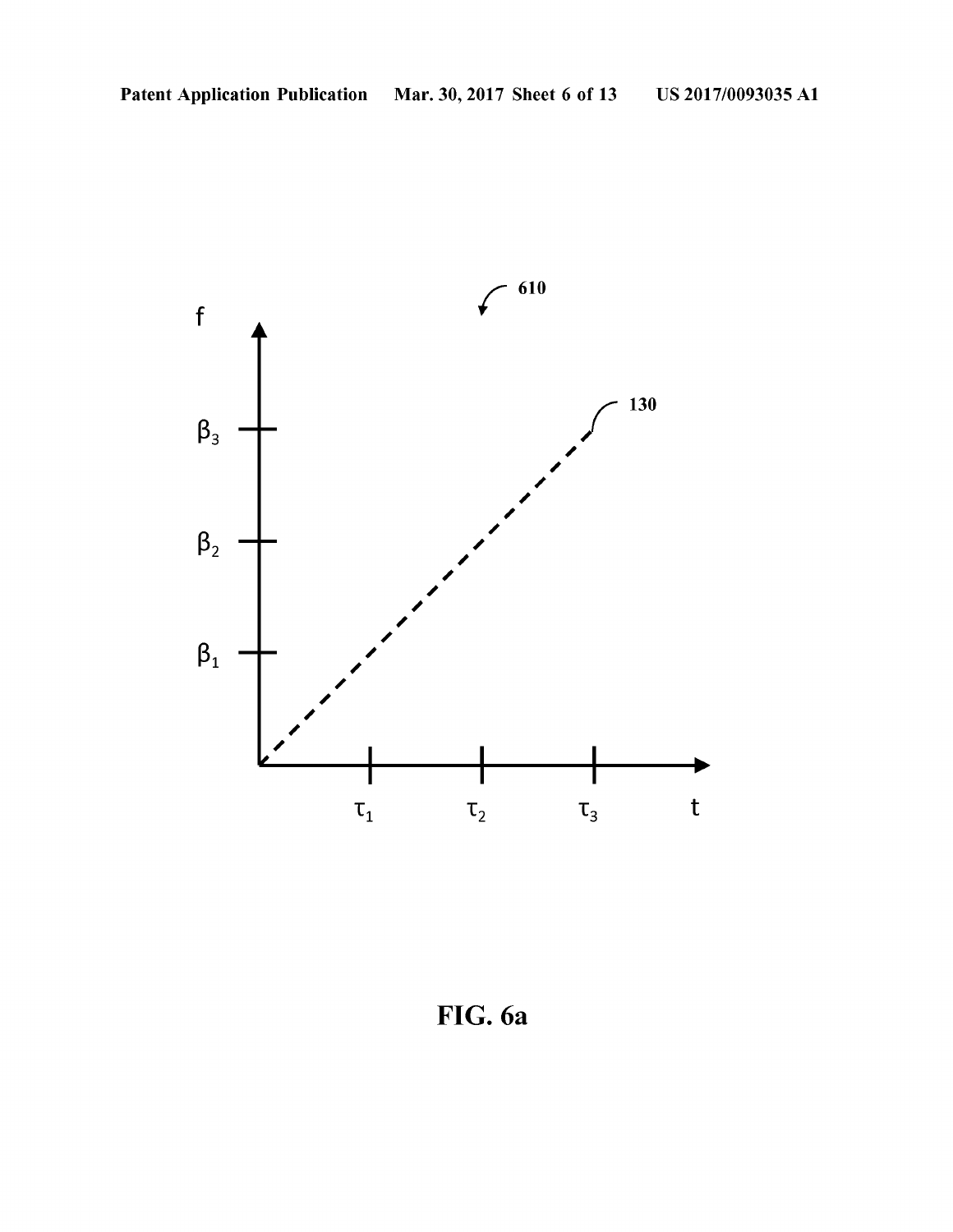

FIG. 6b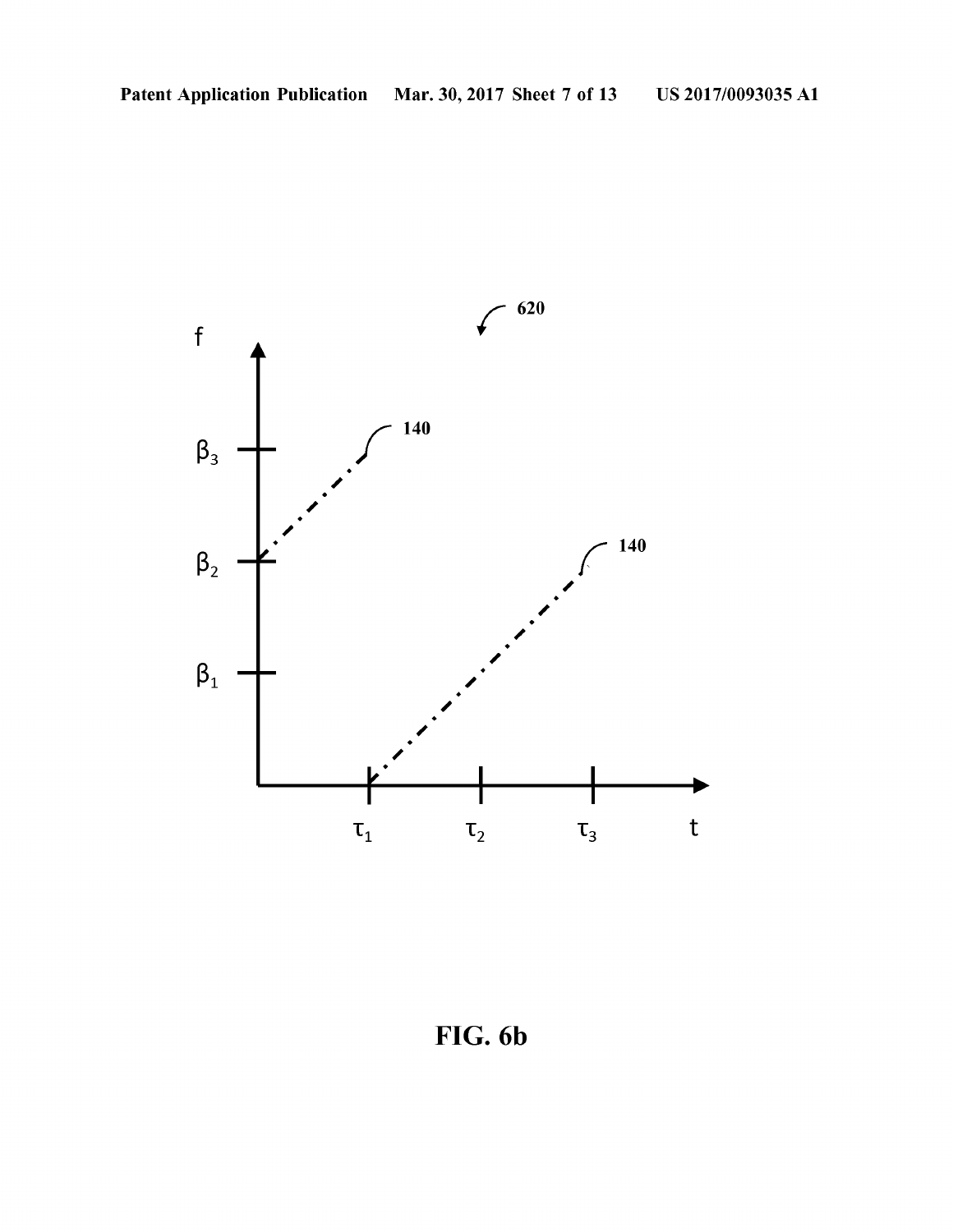

FIG. 6c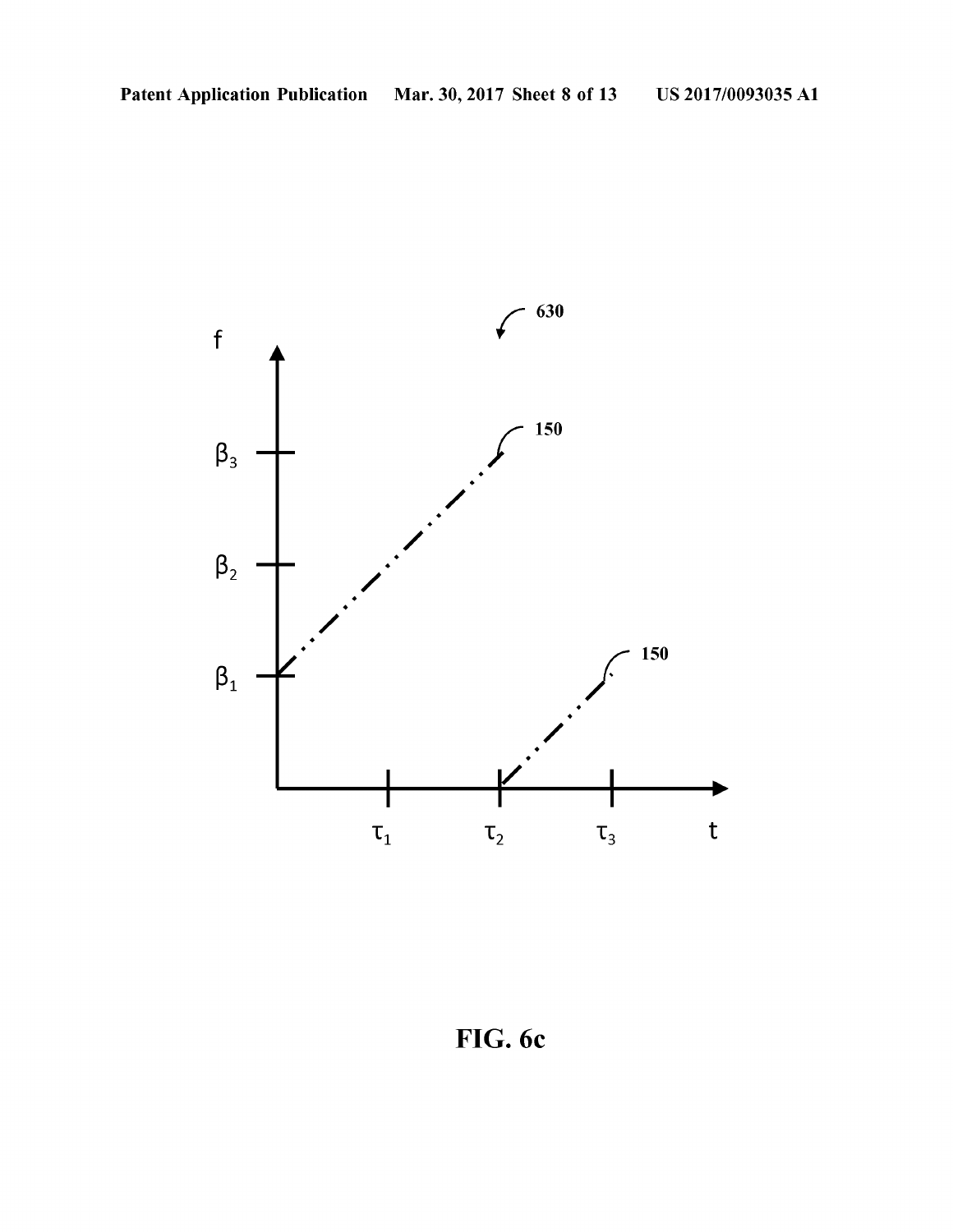

FIG. 6d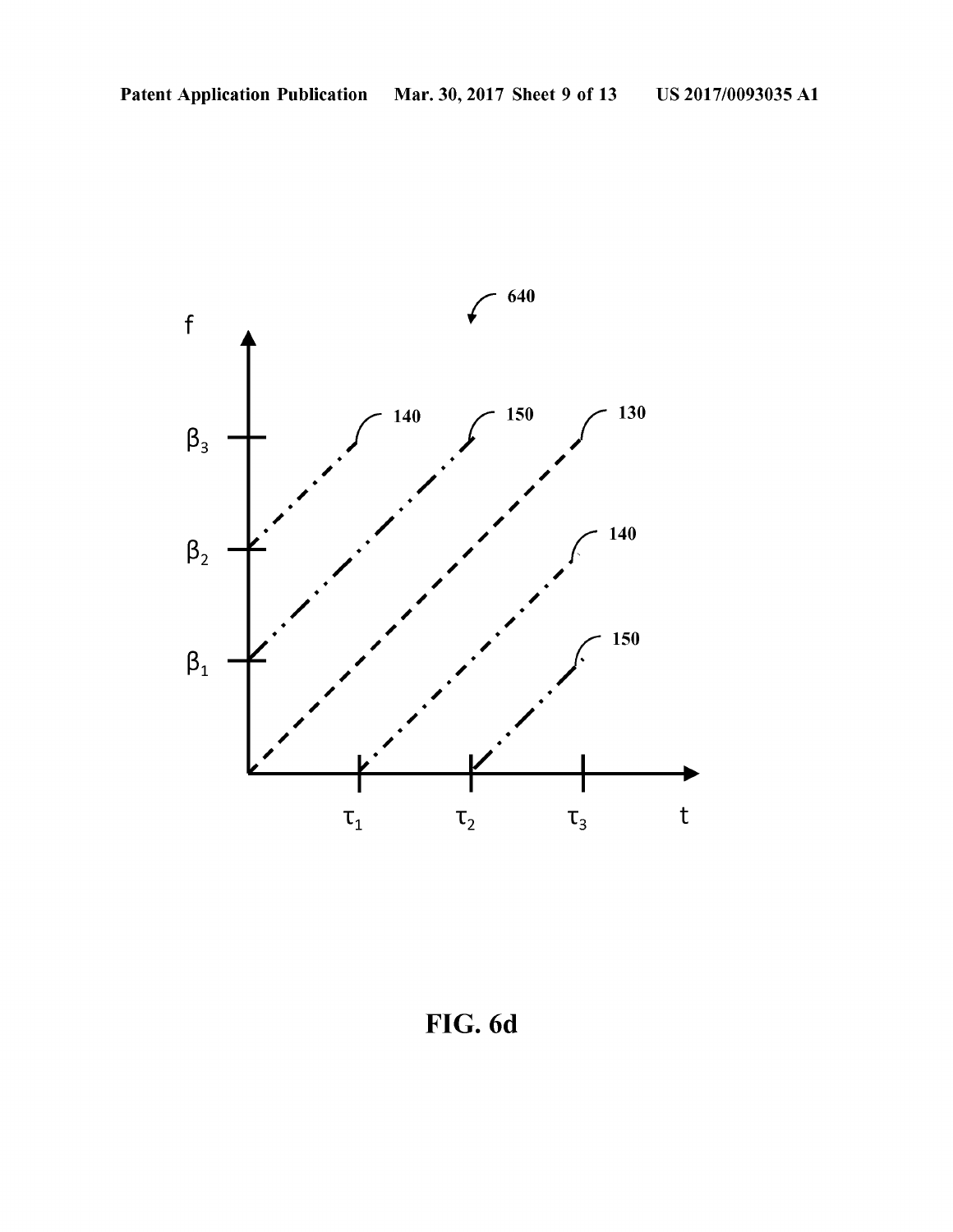

FIG. 7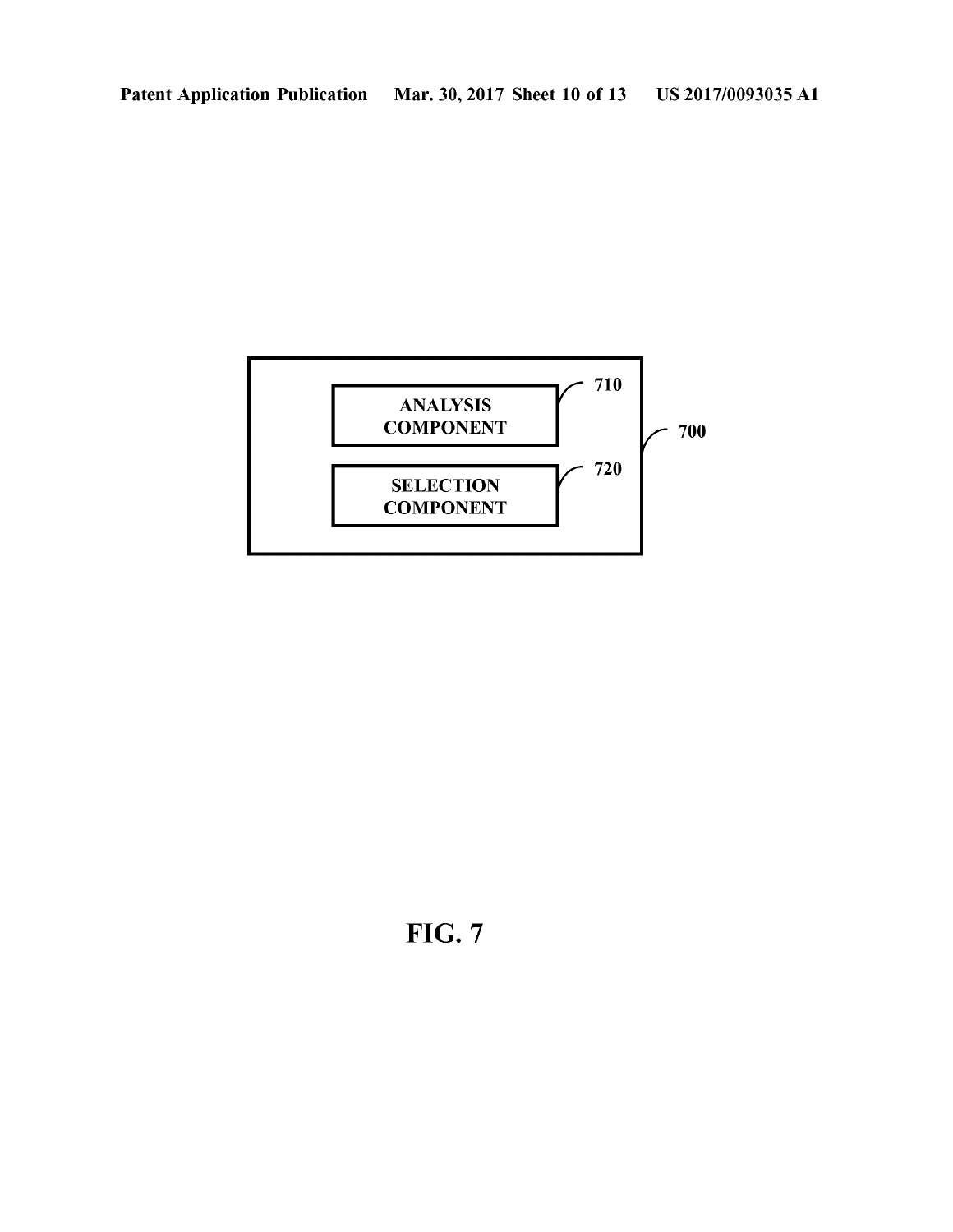

**FIG. 8**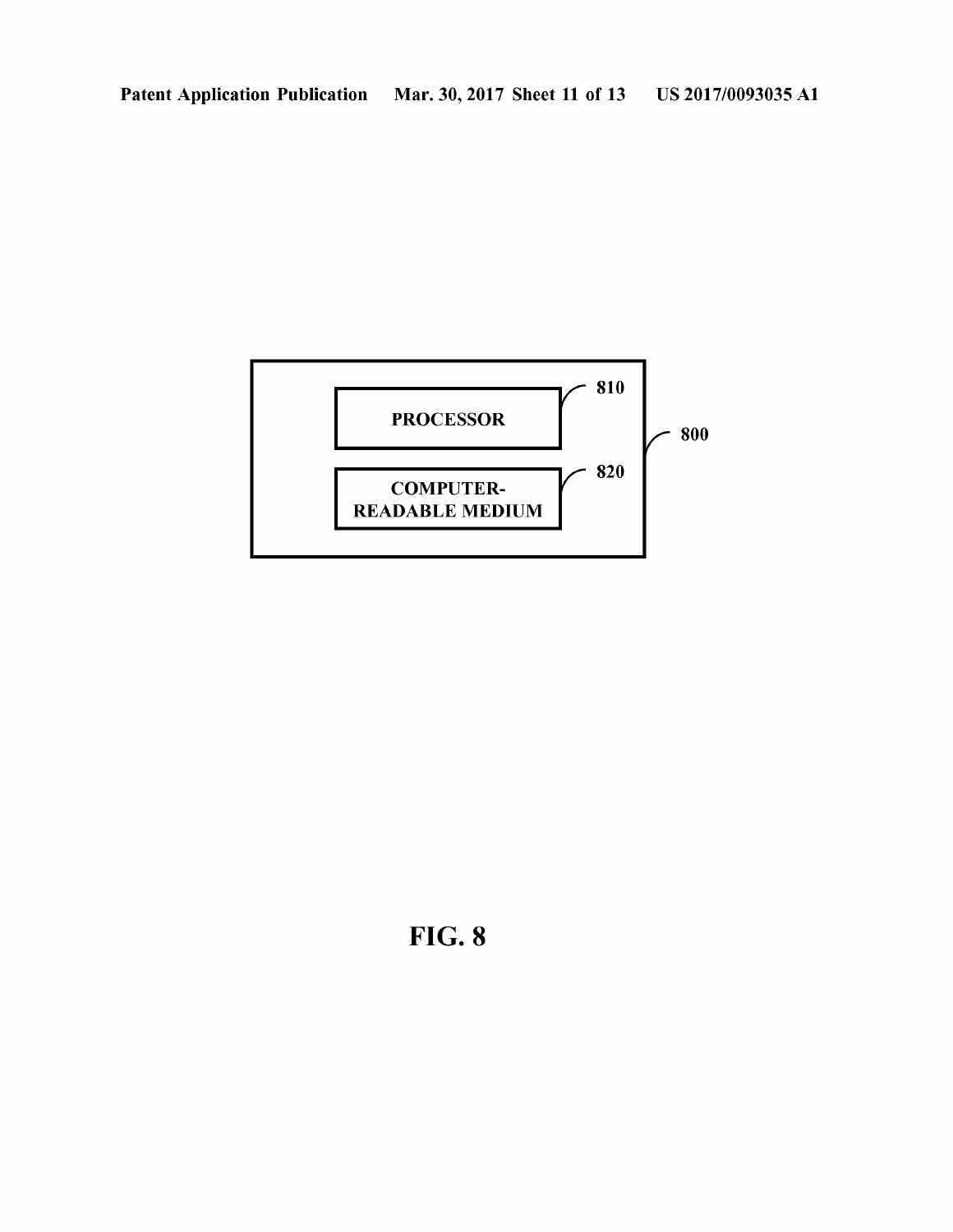

FIG. 9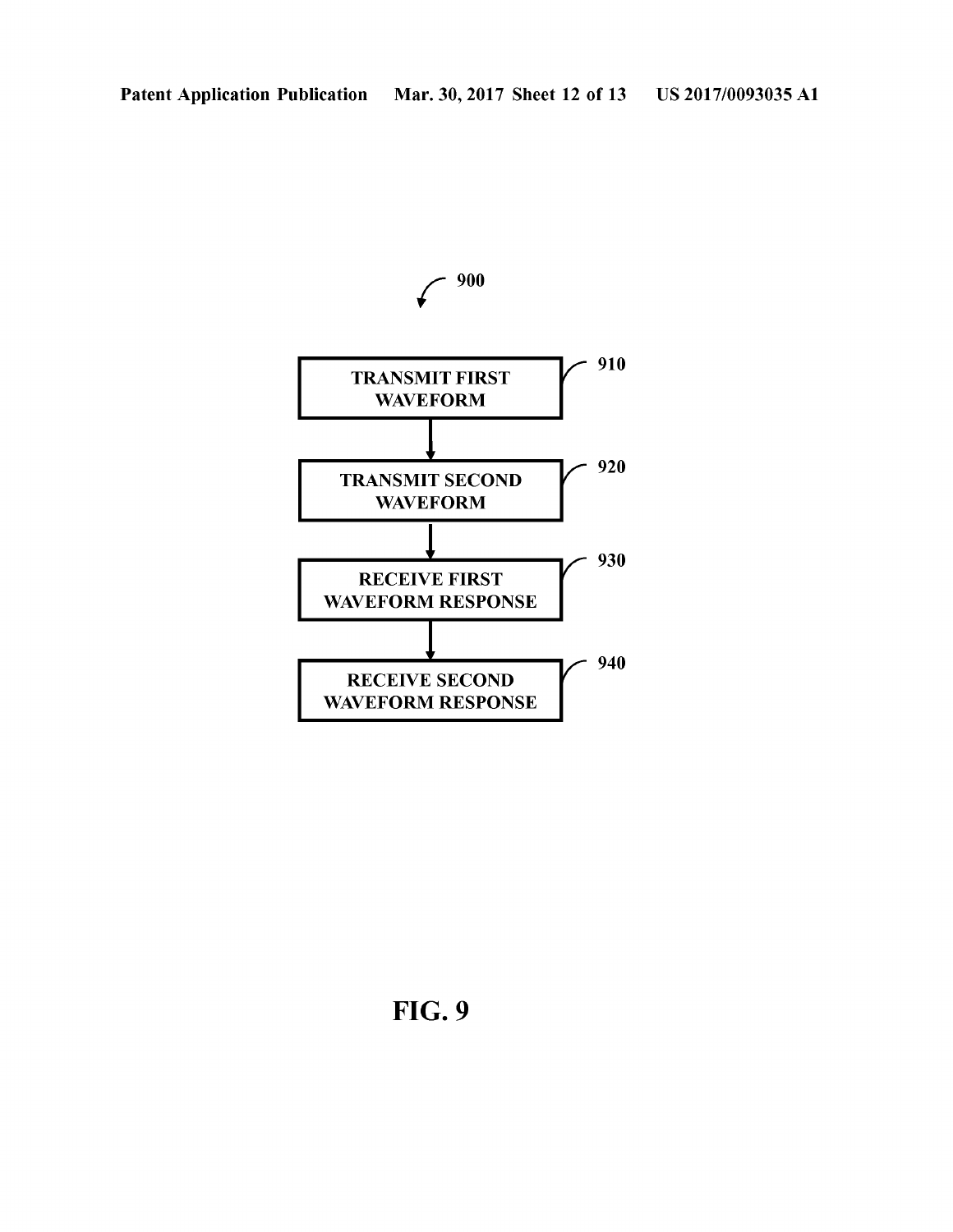

FIG. 10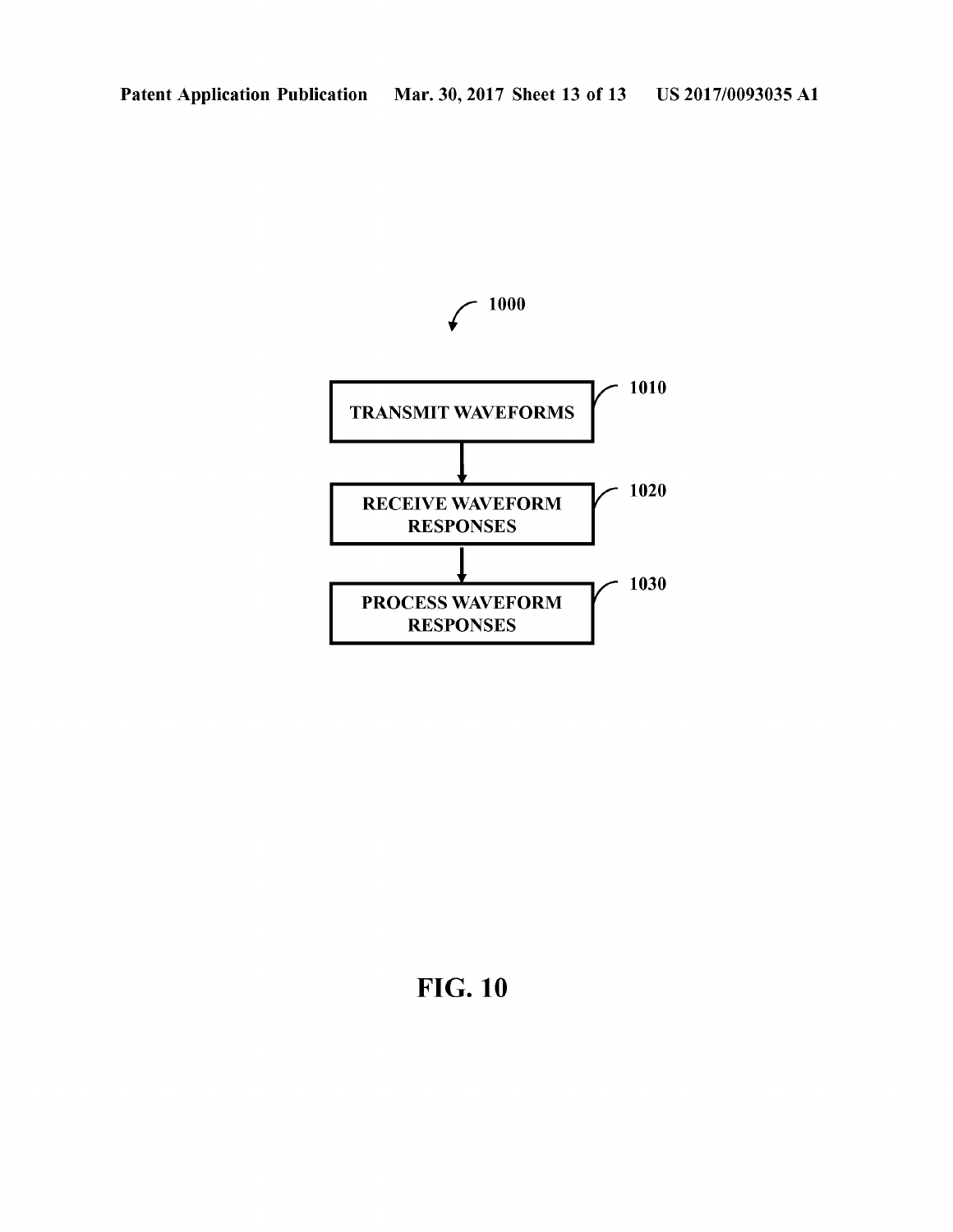### TIME-BASED AND FREQUENCY-BASED RADIO BEAMFORMING WAVEFORM **TRANSMISSION**

#### CROSS-REFERENCE

[0001] This application is related to a patent application with application Ser. No. 1897, filed on 1897 with docket number CECOM 5654. This application is also related to a patent application with application Ser. No. relation application with docket number CECOM 5655.

#### GOVERNMENT INTEREST

[0002] The innovation described herein may be manufactured, used, imported, sold, and licensed by or for the Government of the United States of America without the payment of any royalty thereon or therefor.

### BACKGROUND

[0003] In communications, a signal can be transferred from one location to another. This signal can communicate information. In an environment that is complex, this infor mation can be vital for mission success. As the environment becomes more complex, a desire can arise for multiple signals to be transmitted concurrently so more information can be quickly communicated.

#### SUMMARY

[0004] In one embodiment, a system comprises a first transmitter configured to transmit a first radio beam forming waveform and a second transmitter configured to transmit a second radio beam forming waveform. The first transmitter is configured to transmit the first radio beamforming waveform and the second transmitter is configured to transmit the second radio beamforming waveform, at least in part, concurrently. The first transmitter is configured to transmit the first radio beamforming waveform in a frequency band and the second transmitter is configured to transmit the second radio beam forming waveform in the frequency band. The first transmitter and the second transmitter can be non synchronous with regard to time and frequency.

[0005] In one embodiment, a system comprises a plurality of receivers with the plurality of receivers comprising a first receiver configured to receive a response to a first radio beam forming waveform and a second receiver configured to receive a response to the second radio beam forming wave form. The first transmitter of a plurality of transmitters can be configured to transmit a first radio beamforming waveform and a second transmitter of the plurality of transmitters can be configured to transmit a second radio beam forming waveform. The first transmitter can be configured to transmit the first radio beamforming waveform and the second transmitter can be configured to transmit the second radio beam forming waveform, at least in part, simultaneously. The first transmitter can be configured to transmit the first radio beam forming waveform in a frequency band and the second transmitter can be configured to transmit the second radio beam forming waveform in the frequency band. The first transmitter and the second transmitter can be non-synchro nous to one another with regard to time and frequency.

[0006] In one embodiment, a method comprises transmitting, by way of a first transmitter that is part of a plurality of transmitters, a first radio beam forming waveform and transmitting, by way of a second transmitter that is part of the plurality of transmitters, a second radio beam forming waveform. The method also comprises receiving, by way of a first receiver that is part of a plurality of receivers, a response to the first radio beam forming waveform, which is transmitted by way of the first transmitter and receiving, by way of a second receiver that is part of the plurality of receivers, a response to the second radio beam forming waveform, which is transmitted by way of the second transmitter. The method additionally comprises processing the response to the first radio beamforming waveform by way of channelization of the first radio beamforming waveform through partitioning of the first radio beamforming waveform into a number of channels that is at least equal to a number of transmitters in the plurality of transmitters and processing the response to the second radio beam forming waveform by way of channelization of the second radio beam forming waveform through partitioning of the second radio beam forming waveform into a number of channels that is at least equal to a number of transmitters in the plurality of transmitters

## BRIEF DESCRIPTION OF THE DRAWINGS

[0007] Incorporated herein are drawings that constitute a part of the specification and illustrate embodiments of the detailed description. The detailed description will now be described further with reference to the accompanying draw

ings as follows:<br>[0008] FIG. 1 illustrates one embodiment of a system comprising a plurality of transmitters and a plurality of receivers;<br>[0009] FIG. 2 illustrates one embodiment of a system

comprising a phase accumulator, a waveform definer, a

digital-to-analog converter, and a low pass filter;<br>[0010] FIG. 3 illustrates one embodiment of a layout of a multiple input-multiple output system;

[0011] FIG. 4 illustrates one embodiment of a graph;

[0012] FIG. 5 illustrates one embodiment of three graphs; [0013] FIGS.  $6a-6d$  illustrate the time vs. frequency of three waveforms—one graph for each waveform individu

ally and one graph showing all three waveforms;<br>[0014] FIG. 7 illustrates one embodiment of a system comprising an analysis component and a selection component;<br>[0015] FIG. 8 illustrates one embodiment of a system

comprising a processor and a computer-readable medium; [0016] FIG. 9 illustrates one embodiment of a method comprising four actions; and

[0017] FIG. 10 illustrates one embodiment of a method comprising three actions.

#### DETAILED DESCRIPTION

[0018] In one embodiment, multiple radio beamforming<br>waveforms can be communicated in a multiple input-multiple output (MIMO) environment. These multiple waveforms can be redundant copies of the same waveforms or be different waveforms. If the multiple waveforms are trans mitted concurrently without a shift, then the waveforms may not be clearly communicated. Therefore, multiple wave-<br>forms can be transmitted concurrently and these waveforms can be shifted from one another such that clear communication occurs.

[0019] Various types of shifts can occur. In one embodiment, shifting can be time based. With time based shifting,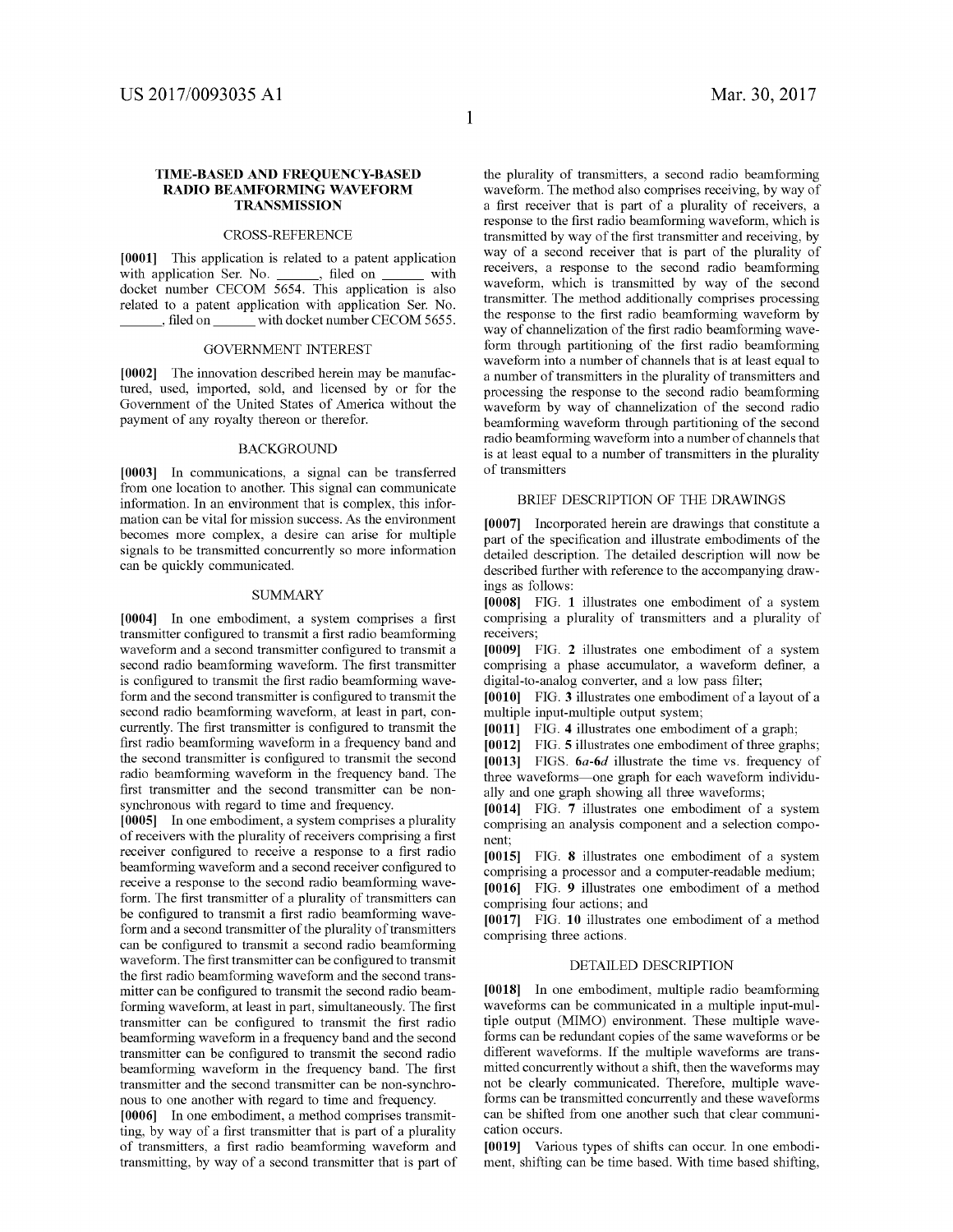signal transmission can be staggered such that the signal does not conflict with itself. In one embodiment, shifting can be frequency based. Different signals with different frequen cies can be transmitted simultaneously, and due to these different frequencies, signal confusion can be unlikely to occur. In one embodiment, shifting can be circular based. With circular based shifting, different signals can be moved with relation to time and frequency.

[0020] The following includes definitions of selected terms employed herein. The definitions include various examples. The examples are not intended to be limiting.

0021 "One embodiment", "an embodiment", "one example", "an example", and so on, indicate that the embodiment(s) or example(s) can include a particular fea ture, structure, characteristic, property, or element, but that not every embodiment or example necessarily includes that particular feature, structure, characteristic, property or ele ment. Furthermore, repeated use of the phrase "in one embodiment" may or may not refer to the same embodiment. [0022] "Computer-readable medium", as used herein, refers to a medium that stores signals, instructions and/or data. Examples of a computer-readable medium include, but are not limited to, non-volatile media and volatile media. Non-volatile media may include, for example, optical disks, magnetic disks, and so on. Volatile media may include, for example, semiconductor memories, dynamic memory, and so on. Common forms of a computer-readable medium may include, but are not limited to, a floppy disk, a flexible disk, a hard disk, a magnetic tape, other magnetic medium, other optical medium, a Random Access Memory (RAM), a Read-Only Memory (ROM), a memory chip or card, a memory stick, and other media from which a computer, a processor or other electronic device can read. In one embodiment, the computer-readable medium is a non-tran sitory computer-readable medium.

[0023] "Component", as used herein, includes but is not limited to hardware, firmware, software stored on a computer-readable medium or in execution on a machine, and/or combinations of each to perform a function(s) or an action (s), and/or to cause a function or action from another component, method, and/or system. Component may include a Software controlled microprocessor, a discrete component, an analog circuit, a digital circuit, a pro grammed logic device, a memory device containing instructions, and so on. Where multiple components are described, it may be possible to incorporate the multiple components into one physical component or conversely, where a single component is described, it may be possible to distribute that single component between multiple components.

[0024] "Software", as used herein, includes but is not limited to, one or more executable instructions stored on a computer-readable medium that cause a computer, proces sor, or other electronic device to perform functions, actions and/or behave in a desired manner. The instructions may be embodied in various forms including routines, algorithms, modules, methods, threads, and/or programs including sepa rate applications or code from dynamically linked libraries. [0025] FIG. 1 illustrates one embodiment of a system 100 comprising a plurality of transmitters 110 and a plurality of receivers 120. The plurality of transmitters 110 comprises two or more transmitters with FIG. 1 illustrating Transmitter 1 that can be considered a first transmitter, Transmitter 2 that can be considered a second transmitter, and Transmitter X with X being a positive integer valued at two or greater.

Similar to the plurality of transmitters 110, the plurality of receivers 120 comprises two or more receivers with FIG. 1 illustrating Receiver 1 that can be considered a first receiver, Receiver 2 that can be considered a second receiver, and Receiver X with X being a positive integer.

[0026] While the plurality of receivers 120 and the pluralities of transmitters 110 are shown as separate elements, it is to be appreciated that these could be configured as one element. In one example, Transmitter 1 and Receiver 1 can function as one piece of hardware and therefore be co located. This can be used when Transmitter 2 and Receiver 2 are either one piece of hardware or are separate. For both the plurality of transmitters 110 and the plurality of receivers 120, while it visually appears that there are at least three transmitters and three receivers, the plurality can be imple mented with two transmitters and/or two receivers.

[0027] The plurality of transmitters 110 can transmit a plurality of waveforms 130, 140, and 150 (waveforms 130-150 can be the same waveforms or different wave forms). After transmission, the plurality of receivers 120 can receive the waveforms 130-150 and/or a response to the waveforms 130-150 (e.g., a reflection of the waveforms 130-150 off a surface). The waveforms 130-150 can be shifted from one another such that clear communication can occur between the plurality of transmitters 110 and the plurality of receivers 120.

[0028] In one embodiment, transmitter 1 can be configured to transmit a first radio beamforming waveform (e.g., waveform 130) at a first time  $(\tau_1)$ . Transmitter 2 can be configured to transmit a second radio beam forming wave form (e.g., waveform 140) at a second time  $(\rho_2)$ . The second time has a delay from the first time such that Transmitter 1 is configured to transmit the second radio beam forming waveform after Transmitter 2 transmits the first radio beamforming waveform. The first radio beamforming waveform and the second radio beam forming waveform can be part of a radio beam forming waveform set (e.g., be either the entire waveform set or members with other waveforms in the waveform set).

[0029] In one embodiment, transmitter 1 can be configured to transmit the first radio beam forming waveform at a first frequency. Transmitter 2 can be configured to transmit a second radio beam forming waveform at a second fre quency (e.g., transmitted, at least in part, concurrently with transmission of the first waveform). The first frequency and the second frequency can be different frequencies and/or be in different frequency bands that are separate and distinct (no overlap of the bands or adjacent overlap such that the end frequency of one band is the start frequency of the next band).

[0030] The plurality of receivers 120 can be configured to receive a response to the first radio beam forming waveform and the second radio beam forming waveform. The response, for example, can be the waveform itself, a distorted version of the waveform (e.g., due to interference), or a reflection of the waveform off the surface. The multiple receivers of the plurality of receivers can receive a response from the same waveform.

[0031] The plurality of receivers 120 can be configured to receive a response to transmission of the first radio beam forming waveform (e.g., at Receiver 1) and configured to receive a response to transmission of the second radio waveform (e.g., at Receiver 2). The first radio beamforming waveform and the second radio beamforming waveform can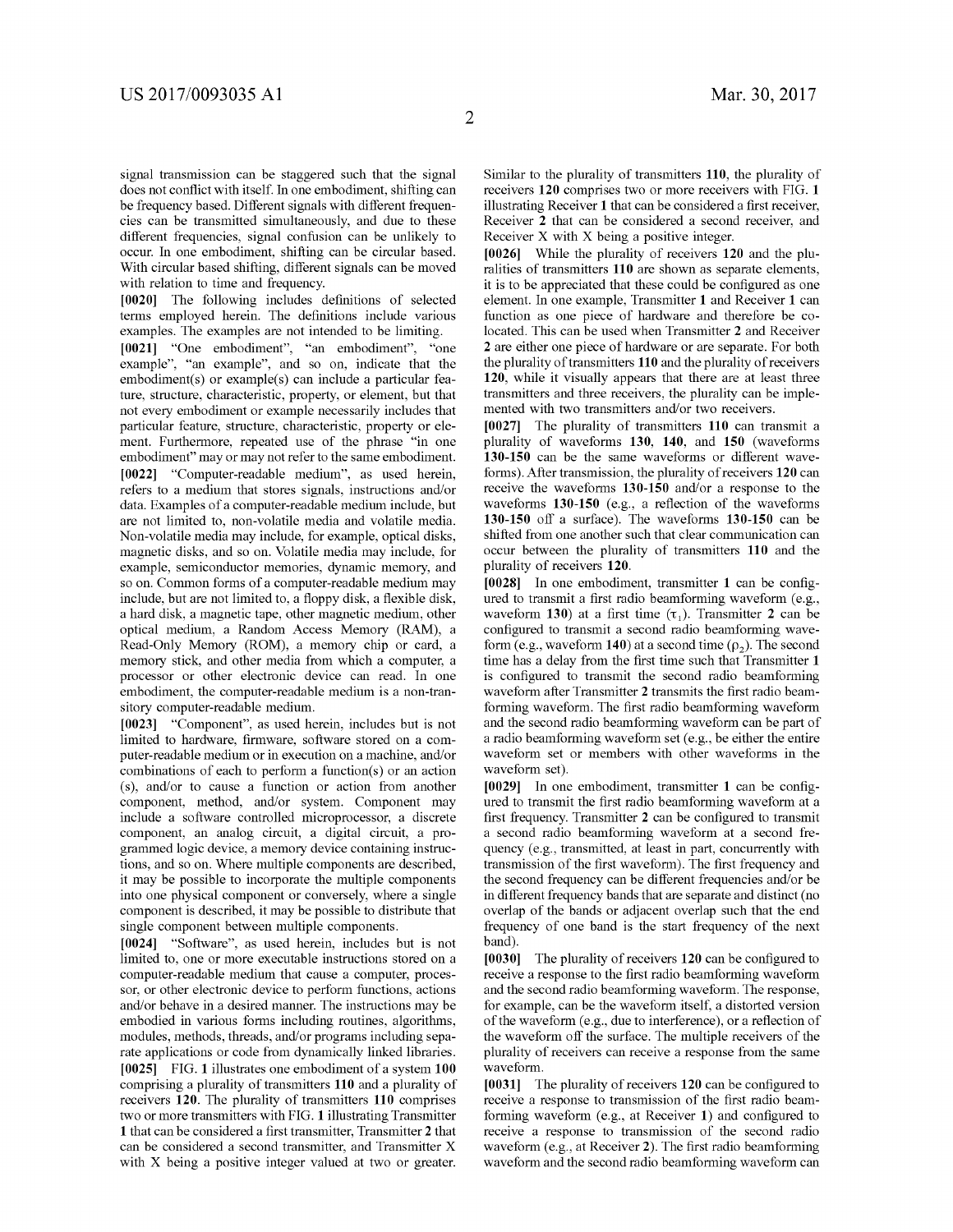be either the same waveform or different waveforms, and/or can be part of the radio beamforming waveform set. When the first and second radio beamforming waveforms are the same signal, they can be transmitted at the same frequency.

[0032] In one embodiment, the first transmitter can be configured to transmit the first radio beamforming waveform and the second transmitter can be configured to transmit the second radio beamforming waveform. The first transmitter and the second transmitter can be such that they are nonsynchronous to one another with regard to time and frequency. This can be that their respective transmission (e.g., the first and second waveforms respectively) can be nonsynchronous to one another with regard to time and frequency. These transmissions can function concurrently (e.g., simultaneously) and/or be in the same frequency band.

[0033] FIG. 2 illustrates one embodiment of a system 200 comprising a phase accumulator 210, a waveform definer 220, a digital-to-analog converter 230, and a low pass filter 240. The system 200 can function as an arbitrary waveform generator and be used in conjunction with the system 100 of FIG. 1 to produce the waveforms 130-150 of FIG. 1. The phase accumulator 210 can produce clocked information and this information can be used by the waveform definer 220. The waveform definer 220 can produce the basis of the waveforms 130-150. This can be done through access of an internal memory bank that retains pre-stored definitions and/or received from an external source, such as a softwarecontroller interface delivering custom-designed definitions. The digital to analog converter 230 can change the output of the waveform definer 220 to analog and this analog waveform can be filtered by the low pass filter 240 and outputted (e.g., transmitted).

[0034] FIG. 3 illustrates one embodiment of a layout 300 of a MIMO system. The layout 300 is for a wavelength of 1 meter and illustrates a physical configuration for the plurality of transmitters 110 of FIG. 1 and the plurality of receivers 120 of FIG. 1. Individual transmitters are triangles while individual receivers are circles. At position 0, both a transmitter and receiver are illustrated. This can be that the transmitter and receiver are co-located (e.g., next to one another) or that one device functions as a transmitter and a receiver, and thus is part of both pluralities 110 and 120.

[0035] The MIMO system can comprise the plurality of transmitters 110 of FIG. 1 and the plurality of receivers 120 of FIG. 1. The MIMO system (otherwise known as MIMO array) can transmit waveforms across a real array such that low correlation exists between transmitted signals (e.g., waveforms 130-150 of FIG. 1) in the waveform vector  $s(t) = [s_0(t), \ldots, s_{M-1}(t)].$  Conditions for orthogonality can satisfy the following:  $\int_{\tau} s(t) s^{H}(t) dt = I_{M}$ , where  $\tau$  is the pulse duration, t is the time index,  $I_M$  is the M×M identity matrix, and  $(\cdot)^{H}$  is the Hermitian transpose. Thus, convolution of the M sub-arrays can yield an increase in available degrees of freedom, as well as an increase in spatial resolution. Orthogonality can be ensured in various manners, such as in time, in frequency, or in some combination thereof.

[0036] FIG. 4 illustrates one embodiment of a graph 400. The graph 400 illustrates how to implement time-division duplex pulse-compressed MIMO radar waveforms. The graph 400 shows that orthogonality can be achieved through time. With this, the same waveform can be sent out three times (e.g., waveforms 130-150 are the same waveform). Transmission of the waveforms can be staggered such that a second waveform is not transmitted until after transmission of a first waveform is complete.

[0037] Ensuring orthogonality in the time domain can mean that only one transmitter in the MIMO array can be active at a time (active in transmission). That is, the transmitter firing sequence for a MIMO waveform construct can have intermittent delays across transmitters equal to at least one pulse repetition interval (PRI). The time-division duplex MIMO transmit waveform can be designed as:

$$
s_m(t) = \sum_{l=0}^{r-1} u/l - (M+m)T_0 \exp{\{j\pi\mu t^2\}}, \ m = 0 \dots
$$
  
(1)

where M is the number of transmitters that are part of the plurality of transmitters  $110$  of FIG. 1, L is the number of pulses,  $T_0$  is the PRI, and  $\mu$  is the linear frequency modulated (LFM) chirp rate. In view of this, the members of the radio beamforming waveform set can be dependent on the PRI, the chirp rate (LFM chirp rate), pulse number, number of transmitters, or a combination thereof. By inspection of  $(1)$ , the plurality of transmitters 110 of FIG. 1 can transmit a pulse every  $MT_0$  seconds. During a signal processing stage, channelization of the M×N MIMO array (N being number of receivers in the plurality of receivers 120 of FIG. 1) can be streamlined to the equivalent of a uniform linear array (ULA) that can be in one example 1xMN since a matched filter (e.g., used in digital signal processing) can be identical for transmitted signals.

[0038] FIG. 5 illustrates one embodiment of three graphs 510-530. The three graphs 510-530 illustrate how to implement frequency-division duplex pulse\*-compressed MIMO radar waveforms. Orthogonalitiv in the frequency domain can function to not constrain an active state of the MIMO array, and therefore, the individual transmitters can operate simultaneously; however, orthogonality, along with unambiguity, in the frequency-domain can be ensured if the waveforms 130-150 of FIG. 1 are separated by a frequency deviation equal to at least the swept bandwidth,  $\beta$ . As a result, a total frequency deviation can depend on the number of transmitters in the MIMO array. These transmitters can span an operational bandwidth of M13. The frequencydivision duplex MIMO transmit waveform can be designed as

$$
s_m(t) = \sum_{l=0}^{L-1} u_l(t - lT_0) \exp\{j\pi(2m\Delta f(1-\epsilon)t + \mu t^2)\}, \ m=0
$$
  
... 
$$
M-1
$$
 (2)

where M is the number of individual transmitters, L is the number of pulses,  $T_0$  is the PRI,  $\Delta f$  is the frequency shift,  $\epsilon$ is the frequency offset used to control the amount of spectrum overlap in the transmitted signals (e.g.,  $\epsilon$ =0.5 is 50% overlap), and  $\mu$  is the LFM chirp rate. In view of this, the radio beamforming waveform set can be dependent on PRI, frequency shift, frequency offset, number of pulses, the number of transmitters in the plurality of transmitters 110 of FIG. 1, or a combination thereof.

[0039] The individual transmitters, in one example designated as element 1, element 2, and element 3, can transmit the waveforms 130-150 of FIG. 1 at different frequencies. By inspection of equation (2), the individual transmitters transmit pulses simultaneously, however, each pulse is swept over a frequency deviation of  $[m \Delta f(1-\epsilon)+\mu t]$  Hz. During a signal processing stage, the channelization of the MxN MIMO array can be partitioned into M channels each having a matched filter that corresponds to the  $m<sup>th</sup>$  transmit signal.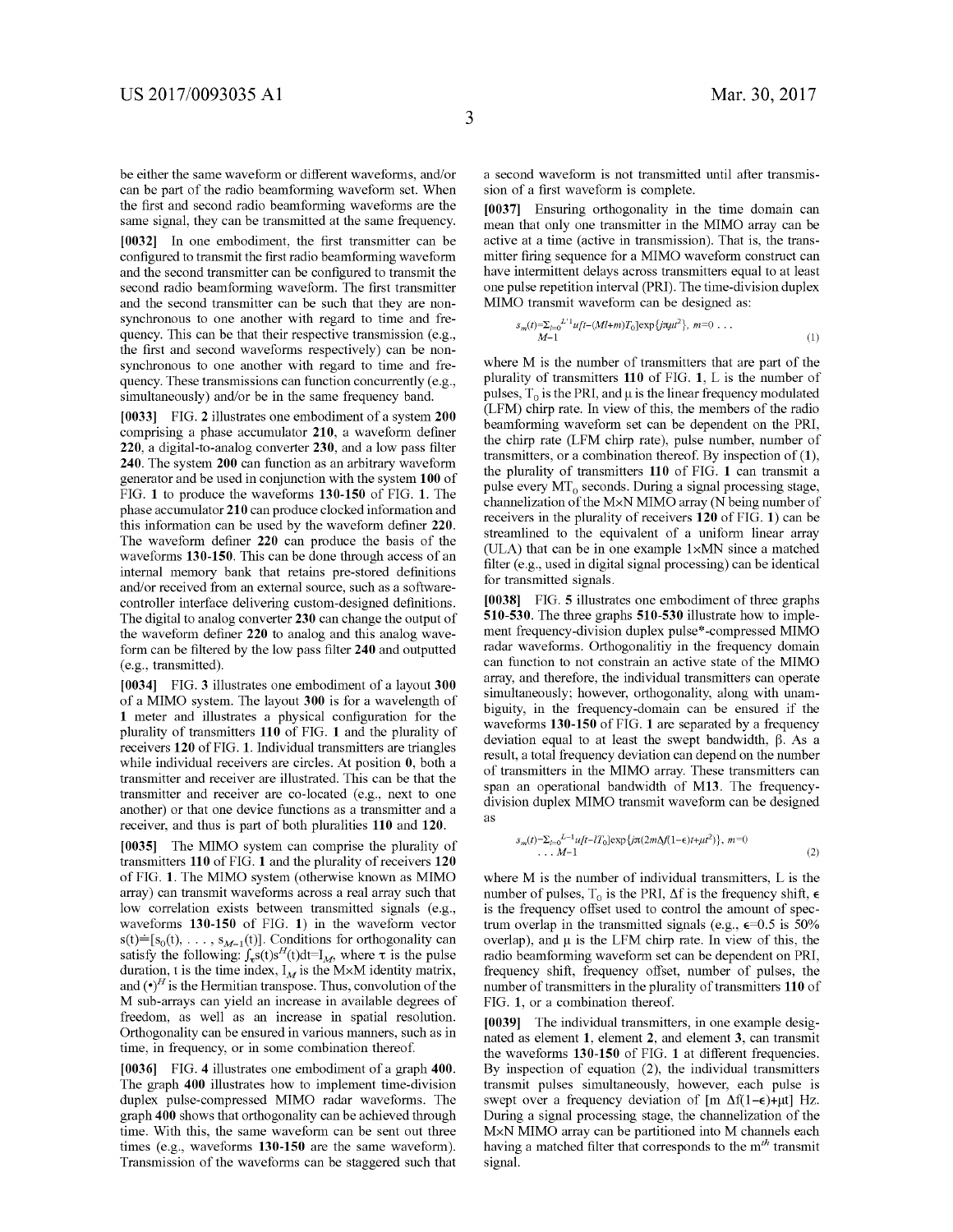[0040] FIGS.  $6a-6d$  illustrate the time vs. frequency of the three waveforms 130-150-one graph for each waveform individually (graphs 610-630) and one graph 640 showing all three waveforms. As graph 640 illustrates, the waveforms can be communicated simultaneously, occupying different bandwidths (or within distinct bandwidth ranges) at the same time. At time (t) of  $\tau_1$ , the first waveform 130 is at a frequency (f) of  $\beta_1$ , the second waveform 140 is at a frequency (f) of  $\beta_3$  and the third waveform 150 is at a frequency (f) of  $\beta_2$ . Therefore, at the same time the waveforms 130-150 can be at different frequencies. At time of  $\tau$ , the first waveform 130 is at a frequency (f) of  $\beta$ , while the second waveform 140 is at a frequency (f) of  $\beta_1$  and the third waveform 150 is at a frequency (f) of  $\beta_3$ . Therefore, the waveforms 130-150 can occupy the same frequency, but at different times.

[0041] By encoding a waveform (e.g., radar waveform) using a combination of time-division duplex pulse-compressed and frequency-division duplex pulse-compressed techniques (the combination can be considered a circularshifted duplex pulse-compressed technique), orthogonality can be achieved in an efficient manner. That is, the MIMO system (e.g., MIMO radar system) can function without staggering a transmitter firing sequence, as is done with time-division duplex pulse compression, and the MIMO system can function without the need to span a large operational bandwidth as is done with frequency-division duplex pulse compression. By circular-shifting, the individual transmitters of the plurality of transmitters 110 of FIG. 1 are able to fire simultaneously while operating over one instantiation of swept bandwidth,  $\beta$ . The circular-shifted duplex MIMO transmit waveform can be designed as:

$$
s_m(t) = \sum_{l=0}^{L-1} a(l - l) \cdot m = 0 \dots M - 1 \tag{3}
$$

where

$$
a(t) = \sum_{m=0}^{M-1} \sum_{z=0}^{Z-1} u \{ t - z T_b \} \exp\{j\pi (2\delta_{m,z} t + \mu t^2) \}
$$
 (4)

and where M is the number of transmit elements, L is the number of pulses, Z is the number of sub-pulses,  $T_0$  is the PRI,  $T_b = \tau/Z$  is the sub-pulse defined as a function of the total pulse duration  $\tau$ ,  $\delta_{m,z} = \Delta f \{ (z-m)_{mod-z} \}$  is the sub-carrier frequency step (mod  $\tilde{Z}$ ) defined as a function of  $\Delta f = \beta/Z$ , and  $\mu$  is the LFM chirp rate. Therefore, the radio beamforming waveform set can be dependent on the number of sub-pulses, the sub-pulse duration, and the number of sub-carriers, the sub-carrier frequency step, PRI, the number of pulses, the chirp rate, or a combination thereof. During signal processing stages, channelization of the MxN circular-shifted MIMO can be partitioned into M channels, which each have a matched filter that corresponds to the transmit signals.

[0042] FIG. 7 illustrates one embodiment of a system 700 comprising an analysis component 710 and a selection component 720. The analysis component 710 can perform an analysis on situation to produce an analysis result. Based, at least in part, on the analysis result, the selection component 720 can select a pulse compression technique to use. [0043] In one example, the analysis component 710 can analyze waveforms for transmission. The result from this analysis can be that the waveforms are identical. The selection component 720 can determine that time-division duplex pulse compression is appropriate.

[0044] In another example, the analysis component 710 can analyze waveforms for transmission. The result from this analysis can be that the waveforms are not identical. The selection component 720 can determine that either the circular-shifted duplex pulse compressed technique or the frequency-shifted duplex pulse compressed technique is appropriate. The selection component 720 can select one of these two techniques, such as through determining an available frequency band and subsequently basing this decision depending on the available frequency band.

[0045] FIG. 8 illustrates one embodiment of a system 800 comprising a processor 810 (e.g., a general purpose processor or a processor specifically designed for performing functionality disclosed herein) and a computer-readable medium 820 (e.g., non-transitory computer-readable medium). In one embodiment, the processor 810 is a pulse compression processor configured to process the first and second radio beamforming waveforms through pulse compression. In one embodiment, the computer-readable medium 820 is communicatively coupled to the processor 810 and stores a command set executable by the processor 810 to facilitate operation of at least one component disclosed herein (e.g., the analysis component 710 of FIG. 7 or a selection component configured to select the delay). In one embodiment, at least one component disclosed herein (e.g., the selection component 720 of FIG. 7) can be implemented, at least in part, by way of non-software, such as implemented as hardware by way of the system 800. In one embodiment, the computer-readable medium 820 is configured to store processor-executable instructions that, when executed by the processor 810, cause the processor 810 to perform a method disclosed herein (e.g., the methods 900-1000 addressed below).

[0046] FIG. 9 illustrates one embodiment of a method 900 comprising four actions 910-940. At 910, transmitting a first radio beamforming waveform at a first time can occur. This can be done by way of the first transmitter, which is part of the plurality of transmitters 110 of FIG. 1. At 920, transmitting a second radio beamforming waveform can occur. This transmission can occur either at the first time or at a second time after transmission of the first radio beamforming waveform at the first time at 910. Also, this transmission can be done by way of the second transmitter that is part of the plurality of transmitters 110 of FIG. 1. The first radio beamforming waveform and the second radio beamforming waveform can be either at the same frequency or different frequencies. At 930, receiving a response to the first radio beamforming waveform can take place, and at 940, receiving a response to the second radio beamforming waveform can take place. These two receptions can be performed by receivers of the plurality of receivers 120 of FIG. 1.

[0047] FIG. 10 illustrates one embodiment of a method 1000 comprising three actions 1010-1030. At 1010, transmitting a first radio beamforming waveform can occur. This can be by way of a first transmitter that is part of the plurality of transmitters 110 of FIG. 1. Also at 1010, transmitting a second radio beamforming waveform can occur. This can be by way of a first transmitter that is part of the plurality of transmitters 110 of FIG. 1. At 1020, receiving a response to the first radio beamforming waveform, which is transmitted by way of the first transmitter, can occur. This can be done by way of a first receiver that is part of the plurality of receivers 120 of FIG. 1. Also at 1020, receiving a response to the second radio beamforming waveform, which is transmitted by way of the first transmitter, can occur. This can be done by way of a second receiver that is part of the plurality of receivers 120 of FIG. 1. At 1030, processing the response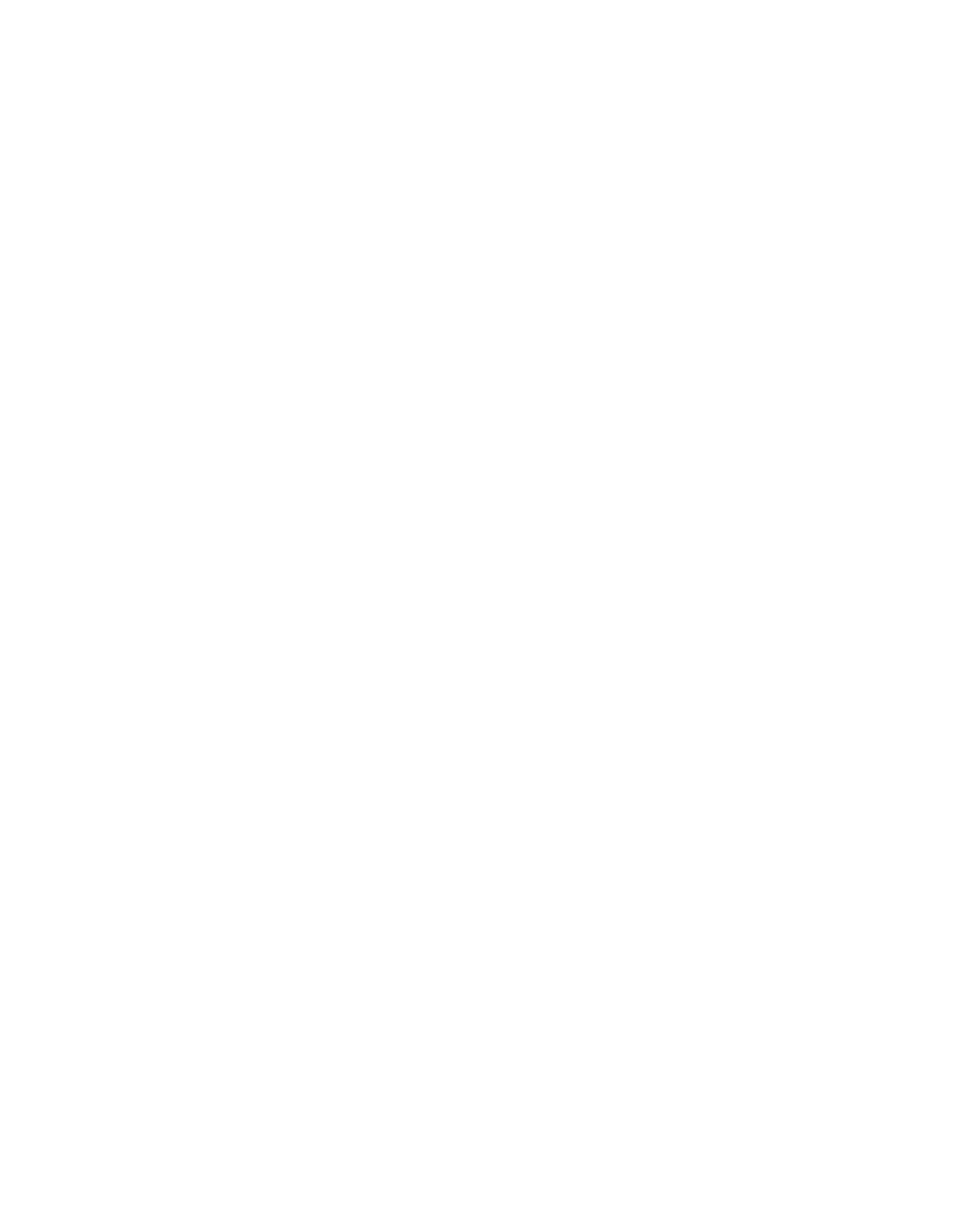5

to the first radio beamforming waveform can occur by way of channelization of the first radio beamforming waveform through partitioning of the first radio beamforming waveform into a number of channels that is at least equal to a number of transmitters in the plurality of transmitters. Also at 1030, processing the response to the second radio beamforming waveform can occur by way of channelization of the second radio beamforming waveform through partitioning of the second radio beamforming waveform into a number of channels that is at least equal to a number of transmitters in the plurality of transmitters 110 of FIG. 1. This aforementioned processing can be performed by the processor 810 of FIG. 8.

[0048] While the methods disclosed herein are shown and described as a series of blocks, it is to be appreciated by one of ordinary skill in the art that the methods are not restricted by the order of the blocks, as some blocks can take place in different orders. Similarly, a block can operate concurrently with at least one other block.

What is claimed is:

- 1. A system, comprising:
- a first transmitter configured to transmit a first radio beamforming waveform; and
- a second transmitter configured to transmit a second radio beamforming waveform,
- where the first transmitter is configured to transmit the first radio beamforming waveform and the second transmitter is configured to transmit the second radio beamforming waveform, at least in part, concurrently,
- where the first transmitter is configured to transmit the first radio beamforming waveform in a frequency band,
- where the second transmitter is configured to transmit the second radio beamforming waveform in the frequency band, and
- where the first transmitter and the second transmitter are non-synchronous with regard to time and frequency.
- 2. The system of claim 1,
- where the first radio beamforming waveform and the second radio beamforming waveform are a radio beamforming waveform set and
- where the radio beamforming waveform set is dependent on a number of pulses.
- 3. The system of claim 2,
- where the first radio beamforming waveform and the second radio beamforming waveform are a radio beamforming waveform set and
- where the radio beamforming waveform set is dependent on a number of sub-pulses.
- 4. The system of claim 3,
- where the first radio beamforming waveform and the second radio beamforming waveform are a radio beamforming waveform set and
- where the radio beamforming waveform set is dependent on a sub-pulse duration.
- 5. The system of claim 1,
- where the first radio beamforming waveform and the second radio beamforming waveform are a radio beamforming waveform set and
- where the radio beamforming waveform set is dependent on a chirp rate.
- 6. The system of claim 1,
- where the first radio beamforming waveform and the second radio beamforming waveform are a radio beamforming waveform set and
- where the radio beamforming waveform set is dependent on a sub-carrier frequency step.
- 7. The system of claim 1,
- where the first radio beamforming waveform and the second radio beamforming waveform are a radio beamforming waveform set and
- where the radio beamforming waveform set is dependent on a pulse repetition interval.
- 8. The system of claim 1,
- where the first radio beamforming waveform and the second radio beamforming waveform are a radio beamforming waveform set and
- where the radio beamforming waveform set is dependent on a number of pulses.
- 9. The system of claim 1, comprising:
- a processor configured to:
	- process a response to the first radio beamforming waveform by way of channelization of the first radio beamforming waveform through a partition of the first radio beamforming waveform into a number of channels equal to at least two and
	- process a response to the second radio beamforming waveform by way of channelization of the second radio beamforming waveform through partitioning of the second radio beamforming waveform into a number of channels equal to at least two.
- 10. A system, comprising:
- a plurality of receivers comprising:
	- a first receiver configured to receive a response to a first radio beamforming waveform; and
	- a second receiver configured to receive a response to the second radio beamforming waveform,
- where a first transmitter of a plurality of transmitters is configured to transmit a first radio beamforming waveform.
- where a second transmitter of the plurality of transmitters is configured to transmit a second radio beamforming waveform.
- where the first transmitter is configured to transmit the first radio beamforming waveform and the second transmitter is configured to transmit the second radio beamforming waveform, at least in part, simultaneously,
- where the first transmitter is configured to transmit the first radio beamforming waveform in a frequency band,
- where the second transmitter is configured to transmit the second radio beamforming waveform in the frequency band, and
- where the first transmitter and the second transmitter are non-synchronous to one another with regard to time and frequency.

11. The system of claim 10, where the first receiver and the first transmitter are co-located.

- 12. The system of claim 10.
- where the first radio beamforming waveform and the second radio beamforming waveform are a radio beamforming waveform set and
- where the radio beamforming waveform set is dependent on a number of sub-pulses.
- 13. The system of claim 12,
- where the first radio beamforming waveform and the second radio beamforming waveform are a radio beamforming waveform set and